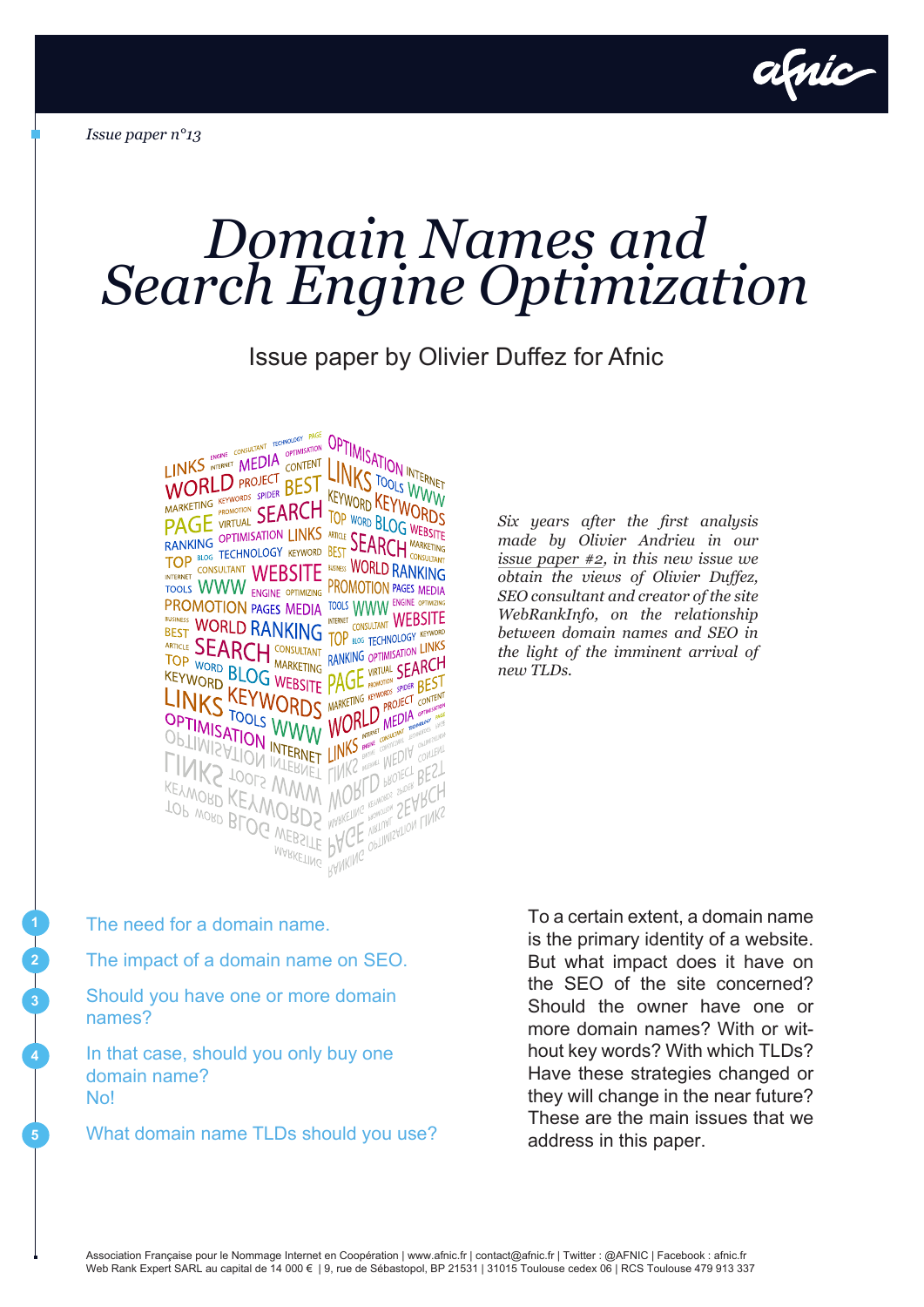### **<sup>1</sup>** *The need for a domain name*

The algorithms used by Google, Bing or other search engines are based on a large number of criteria. Some are specific to each page (on-page), others to the aspects of the page such as the links that point to it (off-page) and the last concern the entire site (on-site).

Among all these criteria, the «reputation» of the site in the broad sense of the term is probably the most important - even if there is no official way of measuring it. That reputation is associated with the site as a whole: it starts at zero when the site is created and progresses as and when it manages to make itself known on the web. To identify a site, the search engines start with its address. If it changes, the owner runs the risk of having its reputation drop back to zero.

It is not mandatory to have your own domain name to edit a website: for example you can be hosted on a blogging platform. But what happens if it changes domain name? You just have to hope that the migration is technically well done... And what will happen if you need to change your address because the platform disappears or its terms not longer satisfy you (such as the use of advertising for your competitors)? In cases such as these you may lose the most important part of the reputation of your site.

From an SEO perspective, therefore, it is highly recommended to have your own domain name. No serious website project should be launched without a domain name (and web hosting to operate it).

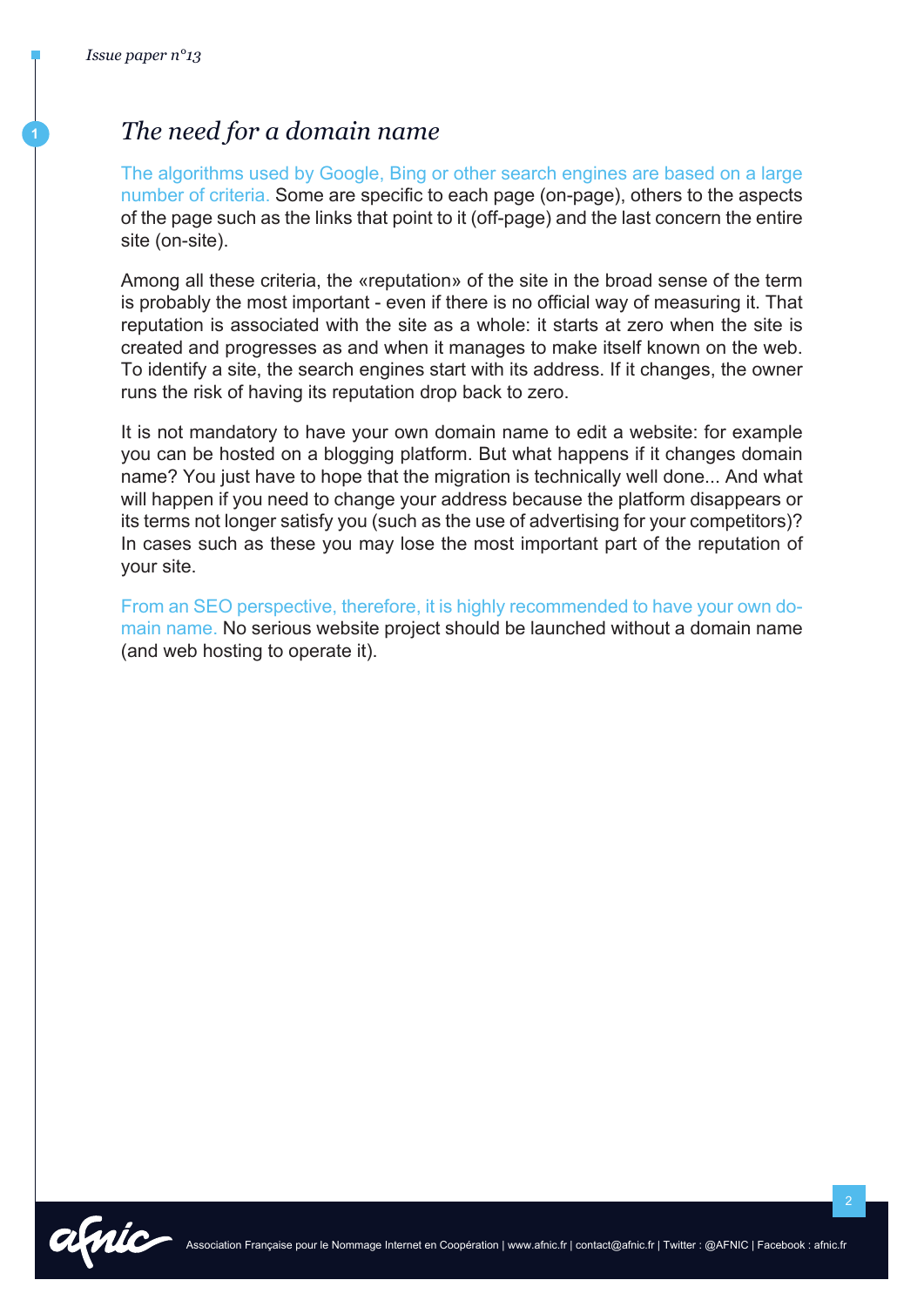#### **<sup>2</sup>** *The impact of a domain name on SEO*

Is it better to have a domain name consisting of keywords (to be better positioned on the corresponding queries) or which is the same as your brand (or a mixture of both)? Although things have changed a little, it is advisable to focus on branding.

Certainly, having a keyword-based domain name can help for SEO purposes, but:

- It only helps for the few queries related to these words, but most certainly not for any of the other queries. When you know the range of ideas Internet users employ to express themselves when they use search engines (the long tail principle), you quickly understand that keywords are not that interesting.
- If the domain name of the site is a keyword, it is therefore not your brand. How are you going to promote it? If you have to use another site, it is not very effective for your communication campaigns...
- If the domain name is a keyword, it is very limiting. What will you do if you want to expand to other themes or geographical locations? The issue of the number of domain names is discussed below.
- Google has officially introduced an [algorithm to penalize poor EMD](http://www.webrankinfo.com/dossiers/breves/algo-exact-match-domain) (EMD = Exact Match Domain, a domain name consisting solely of keywords). The purpose for Google is to penalize sites with no quality content, and giving priority to advertisements.

Incidentally, the impact of keywords in the domain name is essentially indirect: most of the links to the site using the celebrated keywords as anchor (i.e. clickable) text. Since anchor text is a major element of SEO ranking, having keywords is indirectly beneficial. In this case, it is better to separate the words (with a hyphen): it is more efficient because the search engine locate the words better than when they are stuck together.

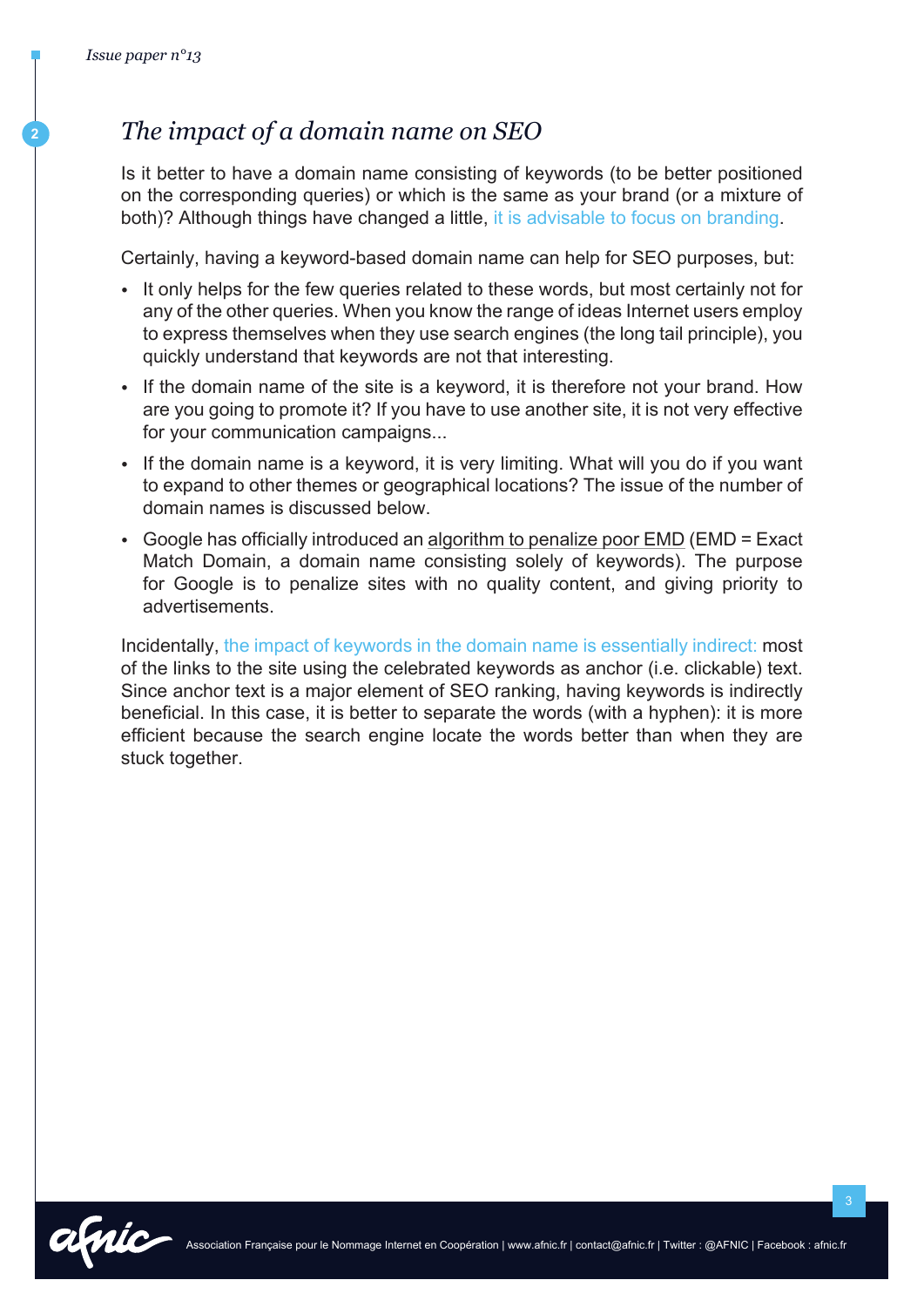#### **<sup>3</sup>** *Should you have one or more domain names?*

Having keywords in your domain name (and quality content) can help to position these keywords. So why not create multiple sites?

This is not recommended because the notion of reputation mentioned above is the most important, mainly in the Google algorithm. When your site's reputation is good, everything becomes easier, and this trend is increasing over the years (particularly since [February 2009](http://www.seobook.com/google-branding)). To develop the reputation of a site, it must accumulate a large number of citations (usually through links to the site) from reputable sites if possible. This is incompatible with the creation of many (small) sites, each with its own domain name.

Consider two examples: the first is that of a seller of garden tables. He may be tempted to use a name such as gardentables.fr. What will happen if he also wants to sell chairs and sunshades? A new domain name each time? And if he then wants to sell indoor tables? For each new site (domain name), he will have to rebuild its reputation.

Another example: imagine a wedding planner based in Bordeaux that starts with wedding-organizer-bordeaux.fr or something similar. What will he do if he wants to expand throughout the Aquitaine region or elsewhere in France?

Operating a series of websites with a different domain name each time means:

- Starting from scratch for each of them in terms of reputation;
- Multiplying the enormous task of creating brand awareness by as many sites;
- Taking the risk that the search engines equate the network of sites to spam;
- Reducing the marketing impact: internet users will not recognize the brand

In addition, [a change of domain name can penalize the ranking](http://www.webrankinfo.com/dossiers/techniques/changer-de-nom-de-domaine) if the migration is done poorly.

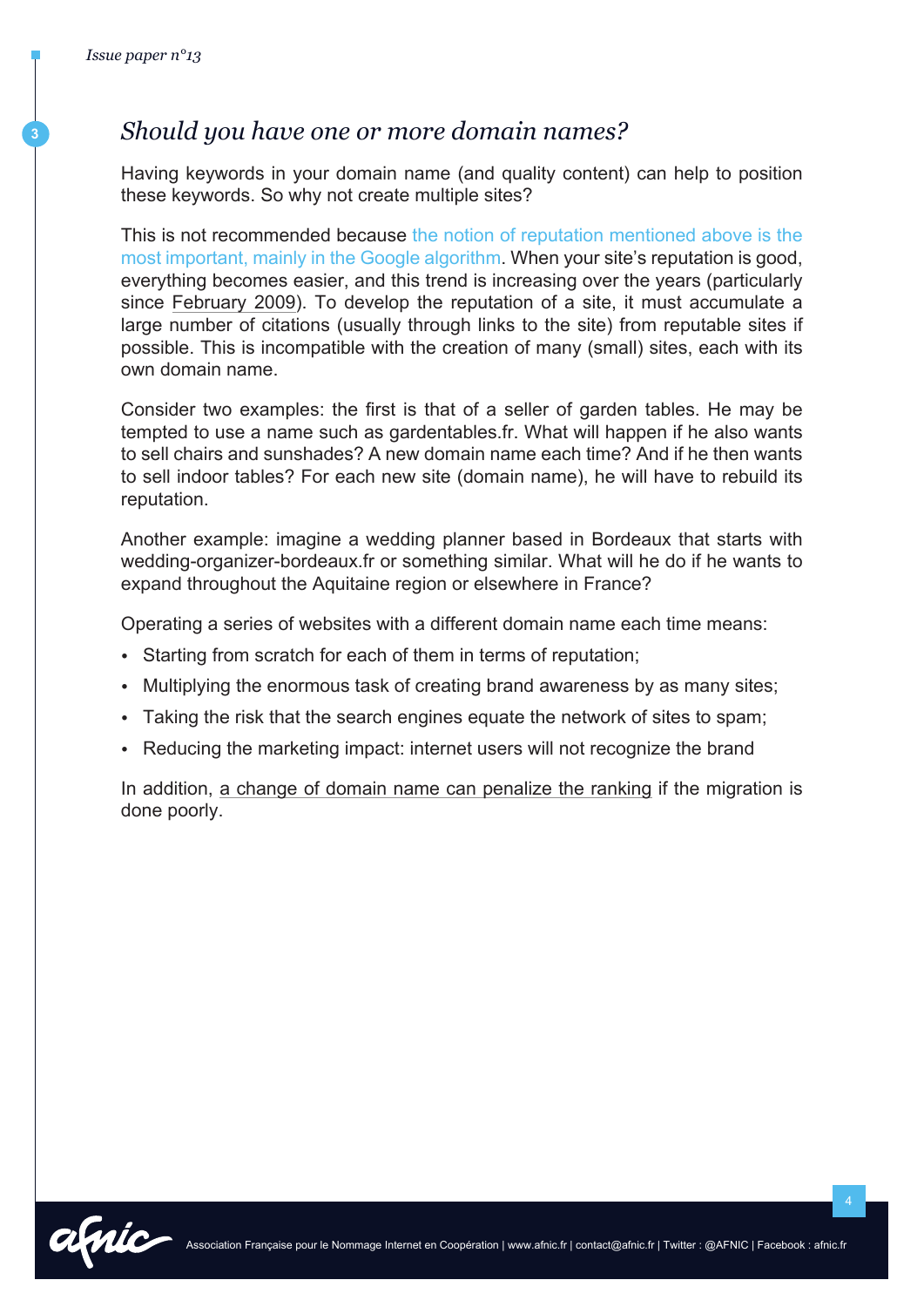**4**

## *In that case, should you only buy one domain name? No!*

You should buy:

- Everything that protects your brand: the name of the domain name with variations and misspellings, with and without dashes, with and without accents for the main TLDs affected by the extent of your presence in the world;
- A certain number of domain names consisting of the major keywords for your business. Warning: the objective here is to prevent your competitors from registering the domain names and creating a large number of websites with them.

How should you use your domain names?

- In the case of your brand, some of them can point to your site, so that users who make an input error immediately arrive on your site.
- In the case of domain names with keywords, it does not make sense to point them to your site:
	- As far as users are concerned, they do not waste time typing a keyword followed by a domain name extension to see where it points to, they search using keywords in the engines.
	- As far as SEO is concerned: these domain names have no existence and therefore no reputation. Whether they refer to your site (by DNS pointing or redirection or links) or not will not change anything. You may even risk an SEO penalty because of creating spam...

Whatever the case, care must be taken not to index the site several times with several domain names to avoid [problems of duplicate content](http://www.webrankinfo.com/dossiers/techniques/contenu-duplique).

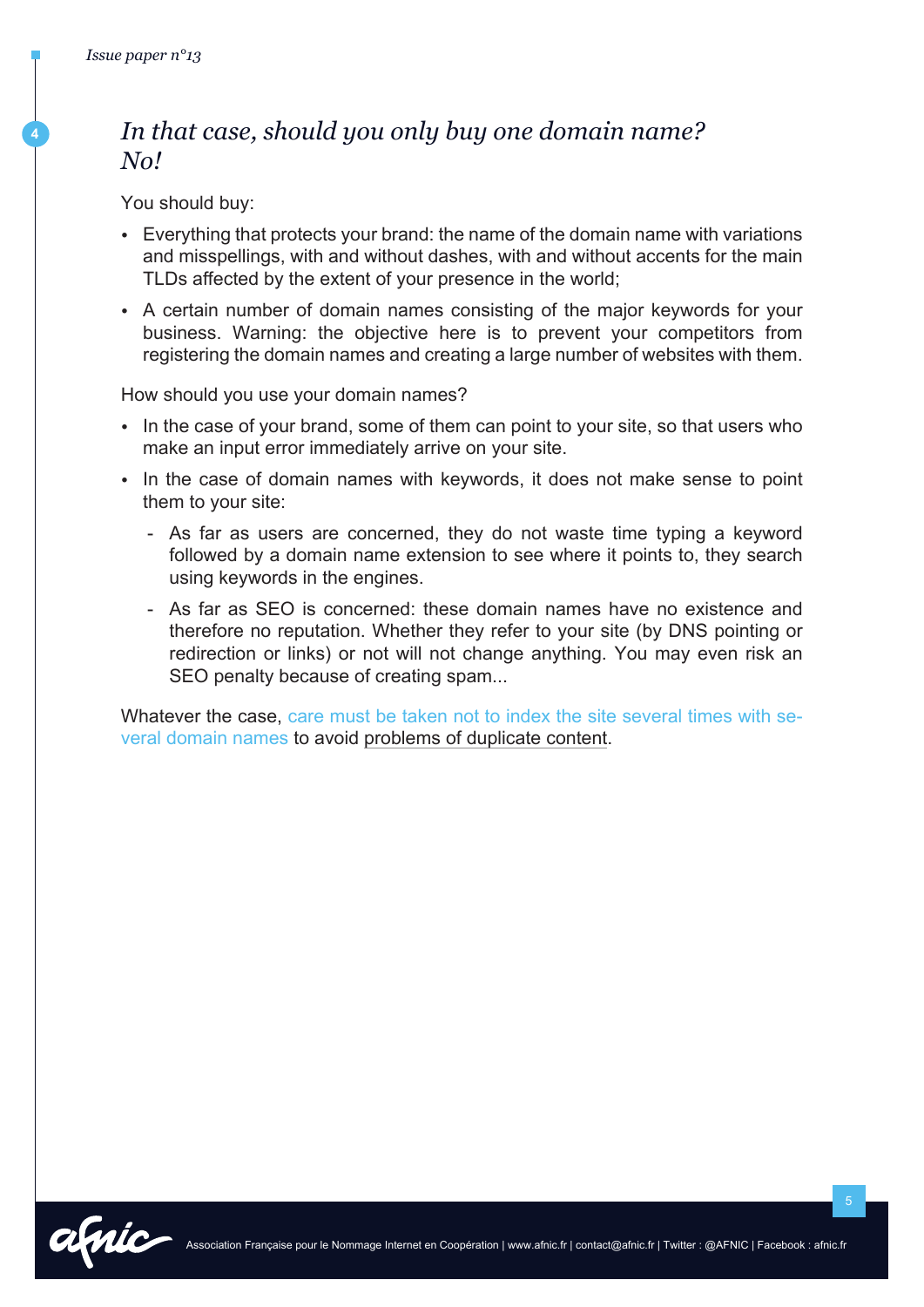**5**

### *What domain name TLDs should you use?*

#### **The types of TLDs**

To simplify things, in terms of impact on SEO, a distinction can be made between two types of domain name TLDs:

- The ccTLDs (country code top-level domain) which correspond to national toplevel domains, such as the .*fr* TLD.
- The gTLDs (generic Top-Level Domain) which correspond to generic domains such as the .*com* TLD.

Search engines use a wide range of criteria to determine which site or part of site should be returned as appropriate. Major criteria include the language of the query, the browser language, the geolocation of the user, the international version of the engine used, the TLD of the domain name of the site, the language(s) of the site's pages, the geolocation parameters of the site in the webmaster tools and possibly the geolocation of the server hosting the site).

Note: Some ccTLDs have special (unofficial) meanings, such .*tv* (for «television») or .*me* («me» in English). Google has decided to treat [certain ccTLDs as gTLDs.](https://support.google.com/webmasters/answer/1347922)

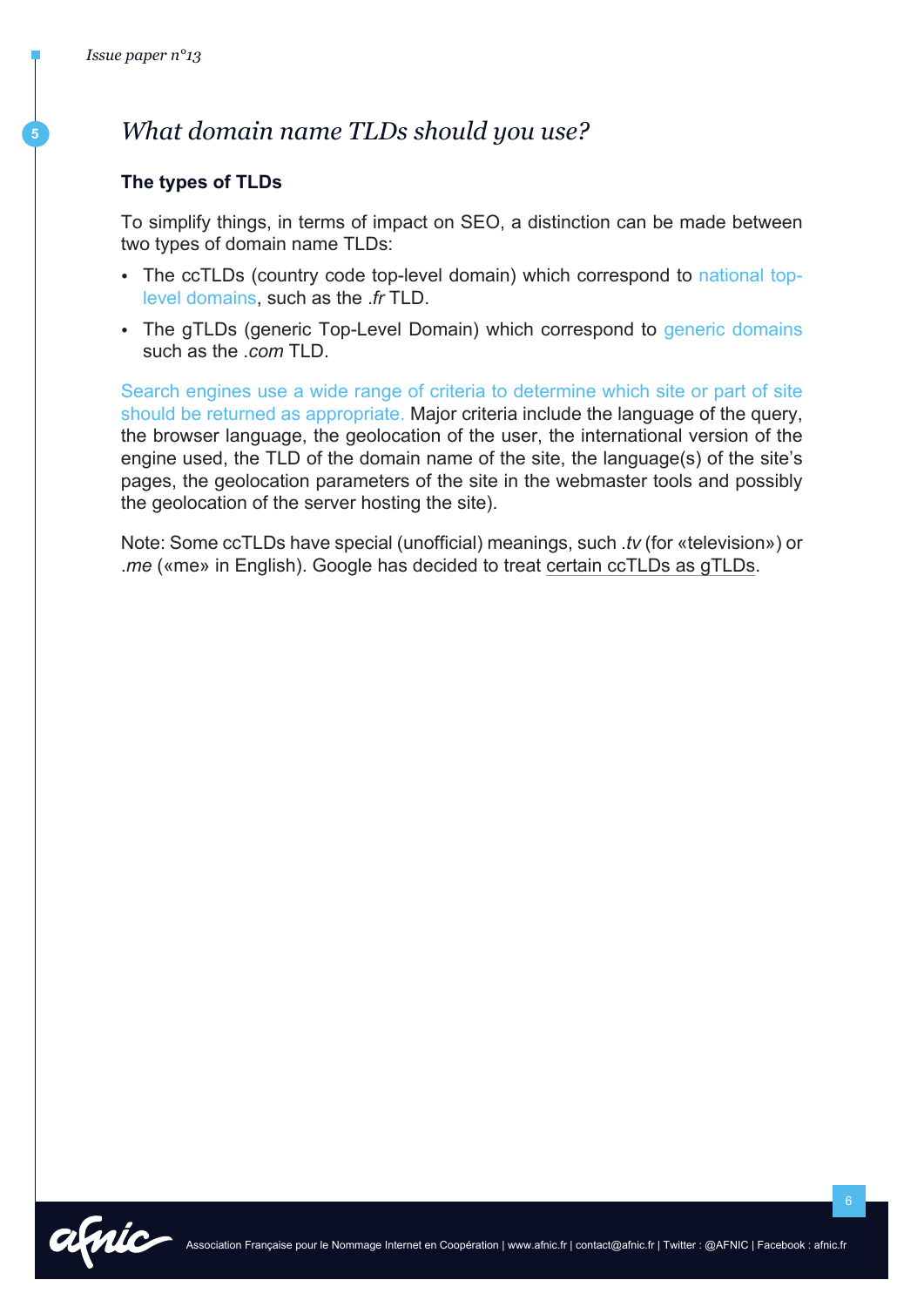#### **The new TLDs**

In 2012, ICANN approved the creation of hundreds of new qTLDs associated with brands (e.g. Danone), geographic areas (for example .*paris*) or other items (e.g. .*clothing* for the clothing sector).

These TLDs are still very recent and not yet exploited, so their impact on SEO is not precisely known. It seems logical that these TLDs should be treated just like the other gTLDs, i.e. they are neutral[1]. They will neither represent an advantage or a disadvantage in itself for SEO, if you put aside these two aspects:

- They are not associated with a country (even the .*paris* for example, unless Google manages exceptions as it does for some ccTLDs);
- They can include a keyword, whose impact is probably the same as a keyword located in the wording of the domain name. For example, the domain name spectacles.paris includes the keyword «Paris» in the gTLD: one could imagine that the impact will be similar to the domain name spectacles-paris.com.

#### *jouets.kids pop.art thalasso.bzh vente.maison photo.gallery destination.voyage high.school street.dance asia.food emploi.salon free.photos sf.book tonyparker.basketball*  tatoo.ink *magasins.bio location.box animation.film spectacles.paris nrj.music*

To conclude, domain names play a crucial role in site management and SEO. Rather than seek minor benefits related to the presence of keywords, it is better to use the domain name as a tool for protecting and developing the associated brand. The new TLDs offer opportunities for SEO, a constantly-changing discipline.